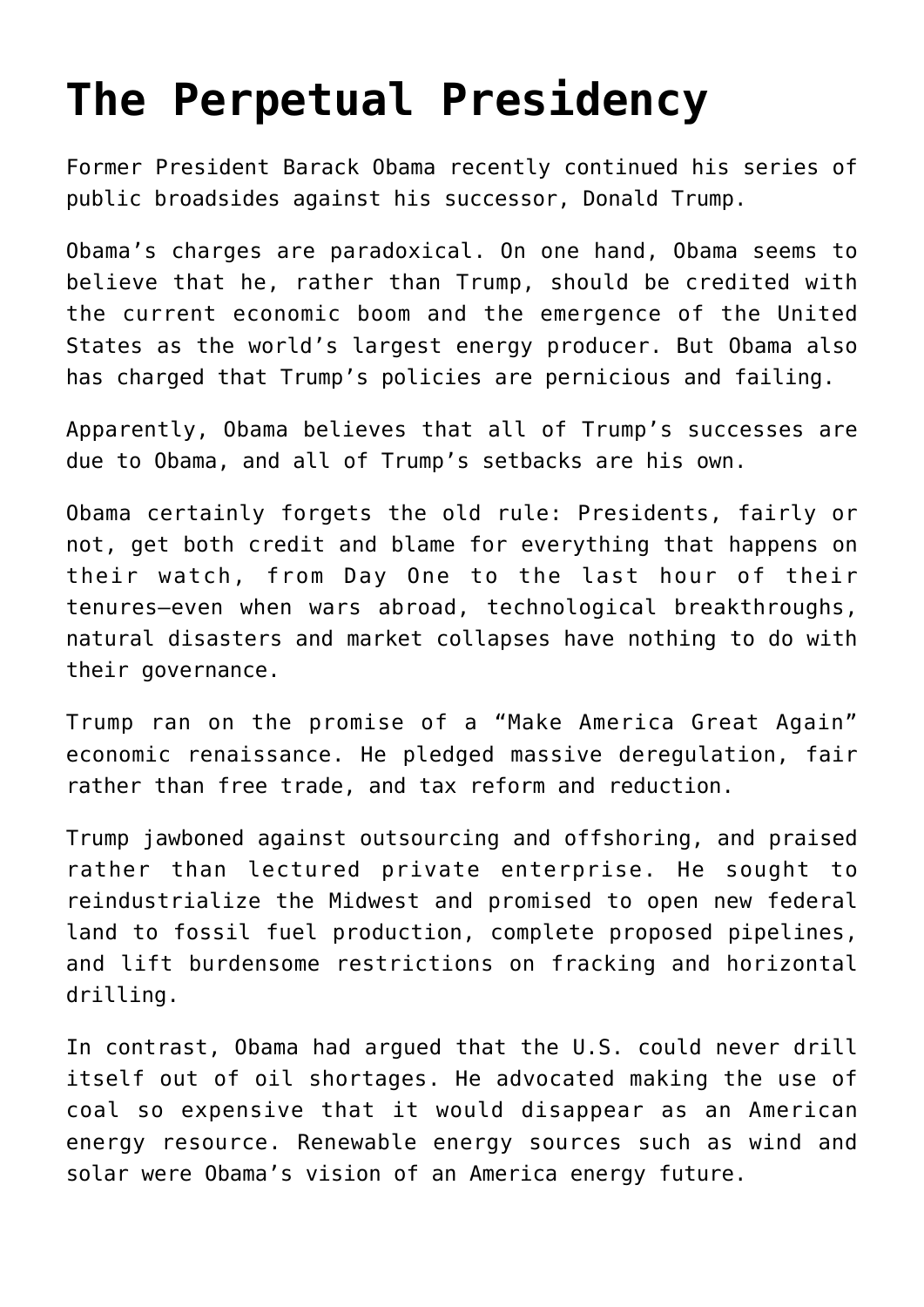As late as last year, Larry Summers, director of the National Economic Council for two years during the Obama Administration, ridiculed Trump's boasts that he could achieve annualized GDP growth of 3 percent as the stuff of "tooth fairies and ludicrous supply-side economics."

Summers had also predicted that the U.S. economy would be in recession by now. Instead, it is likely to match or exceed Trump's promise of 3 percent growth over a 12-month period.

After Trump's victory, economist and Obama supporter Paul Krugman predicted that the stock market would crash and might "never" recover. "We are very probably looking at a global recession, with no end in sight," Krugman wrote in November 2016.

In fact, the Dow Jones Industrial Average has climbed about 7,000 points since Trump was elected. Unemployment has hit near-record lows, wage gains are up, and the economy is growing.

Still, after 22 months, no one knows what the final verdict will be on the Trump Administration. So it seems wise to wait until Trump's four-year term is over before weighing in on his legacy or lack of one.

By the same token, the frenetic Obama should take a deep breath, stop arguing the past, and allow history to adjudicate his own eight-year economic and foreign-policy record.

Given that Obama was a strong progressive while Trump surprisingly has proven to be a hard-right conservative, their presidencies offer a sort of laboratory of contrasting worldviews.

History will decide whether a more managed or more deregulated economy works best. We will learn whether a focus on traditional energy sources is preferable to an emphasis on subsidized green energy.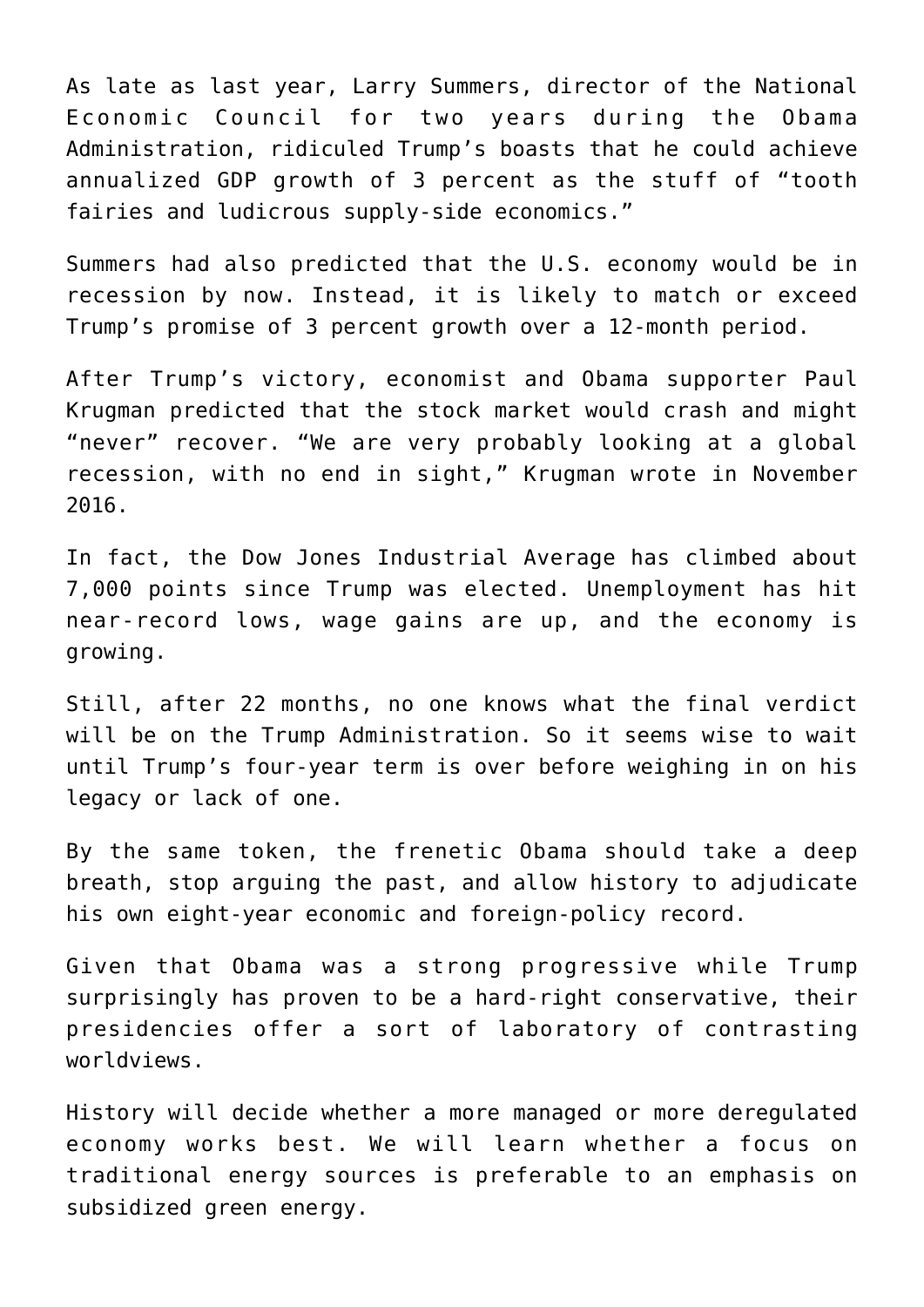In recent times, Republican ex-presidents—Ronald Reagan, George H.W. Bush and George W. Bush—left the limelight upon the end of their tenures. They kept silent about their successors, and they allowed history to be the judge of their relative successes or failures. Reagan and the younger Bush often were ensconced on their ranches in out-of-the-way places. Obama would do well to buy a ranch, too.

In contrast, progressive ex-presidents such as Jimmy Carter, Bill Clinton and Obama saw the presidency as a sort of neverending story. Politics were a 24/7, 360-degree, allencompassing experience. All envisioned their retirements as opportunities to relitigate their administrations and to politick the present in hopes that future kindred presidencies would be progressive and would continue their own agendas.

Carter frequently warned that the Reagan defense buildup and tough stance toward the Soviet Union were dangerous and would lead to an existential confrontation.

Clinton became a fierce critic of the Iraq War as his wife Hillary prepared to enter the 2008 presidential race as an anti-Bush candidate.

Obama still seeks to convince the country that Trump is "unfit" to be president.

After the recent passing of George H.W. Bush, there are now four living ex-presidents: Carter, Clinton, George W. Bush and Obama. There are five living former vice presidents: Walter Mondale, Dan Quayle, Al Gore, Dick Cheney and Joe Biden.

If all ex-presidents and ex-vice presidents were to weigh in nonstop on the current president and present-day politics, the result would be as chaotic as it would be boring.

—

*This [article](http://amgreatness.com/2018/12/05/the-perpetual-presidency/) has been republished with the permission of*